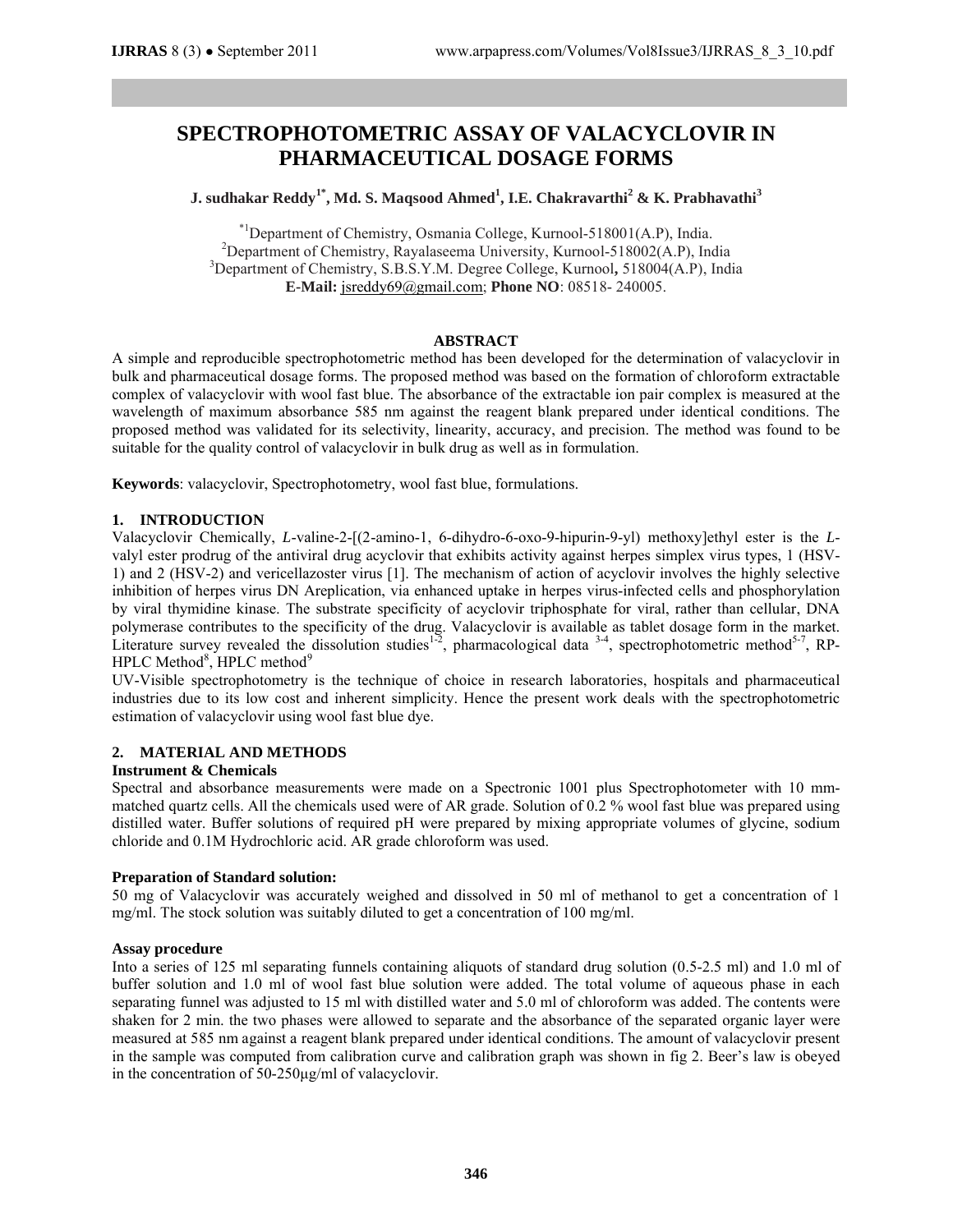

**Fig 2: calibration graph of Valacyclovir**

#### **Analysis of commercial pharmaceutical preparations**

Twenty tablets of valacyclovir was weighed accurately and ground into a fine powder. An amount of the powder equivalent to 50 mg of valacyclovir was weighed and transferred into 50 ml volumetric flasks, 25 ml of methanol added and shaken thoroughly for about 20 min. Then, the volume was made up to the mark with methanol, mixed well and filtered using a quantitative filter paper and analyzed as given under the assay procedures for bulk samples. The results are represented in Table 2.

**Table 2: Assay of valacyclovir in tablets**

| <b>Formulations</b> | Labeled<br>Amount (mg/tab) | Amount<br>Found( $mg \pm S.D$ ) | %Recovery | $%RSD^*$ | $t_{cal}$ |
|---------------------|----------------------------|---------------------------------|-----------|----------|-----------|
| Tablet 1            | 500                        | $500.24 \pm 0.66$               | 100.44    | 0.1337   | 0.8018    |
| Tablet 2            | 500                        | $500.12\pm0.39$                 | 100.28    | 0.0963   | 0.7251    |

\* Average of five determination based on the label claim

### **3. RESULTS AND DISCUSSION**

Valacyclovir forms ion-pair complexes with wool fast blue and the complex was quantitatively extracted into chloroform. The absorption spectra of the ion-pair complex extracted into chloroform are shown in Fig.1.



**Fig 1: Absorption spectrum of valacyclovir with wool fast blue at 585 nm**